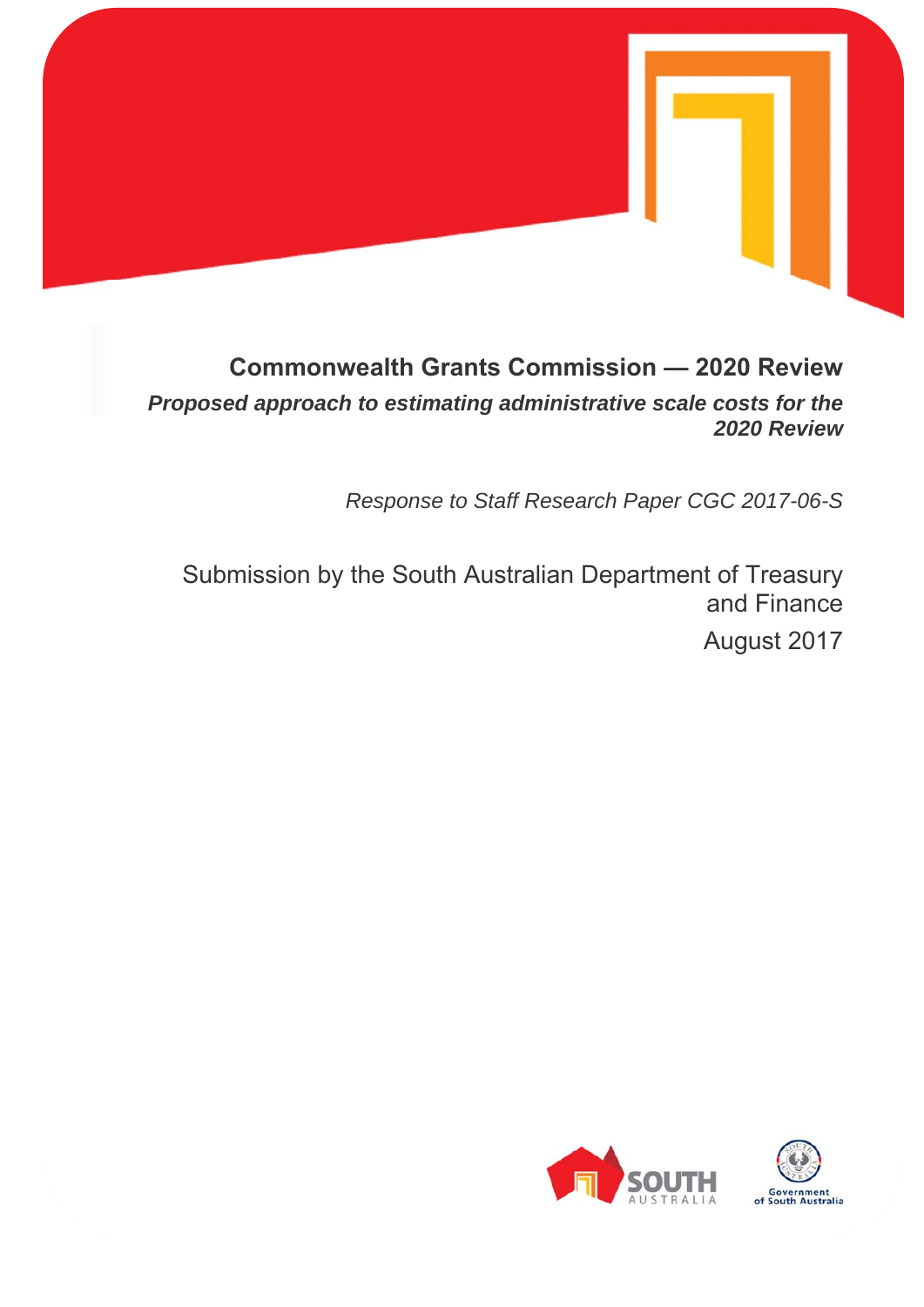## **INTRODUCTION**

South Australia welcomes the Commission's decision to treat the re-estimation of the quantum of administrative scale costs as a priority issue for the 2020 Review.

South Australia supports the continuation of the administrative scale assessment as it enhances horizontal fiscal equalisation by recognising the diseconomies of scale faced by the smaller states and territories (states) in providing standard government services. As administrative scale affects the cost of providing services across all expenditure categories, it is important that the quantum of these expenses is reviewed and updated to ensure that the Commission's assessments continue to reflect the service delivery task faced by the states.

This submission provides South Australia's responses to the issues raised in Commission Staff Research Paper CGC 2017-06-S, which outlines Commission staff's proposed approach to estimating administrative scale costs for the education and health functions. The intention is for this work to form the basis for the estimation of administrative costs in other service delivery areas.

Overall, South Australia is supportive of the proposed approach, however, we note that there are some areas in the stylised health structure that the Commission may want to consider which could have implications for the estimation of administrative scale costs. We will work with the Commission to provide any necessary supporting data to revise its estimates.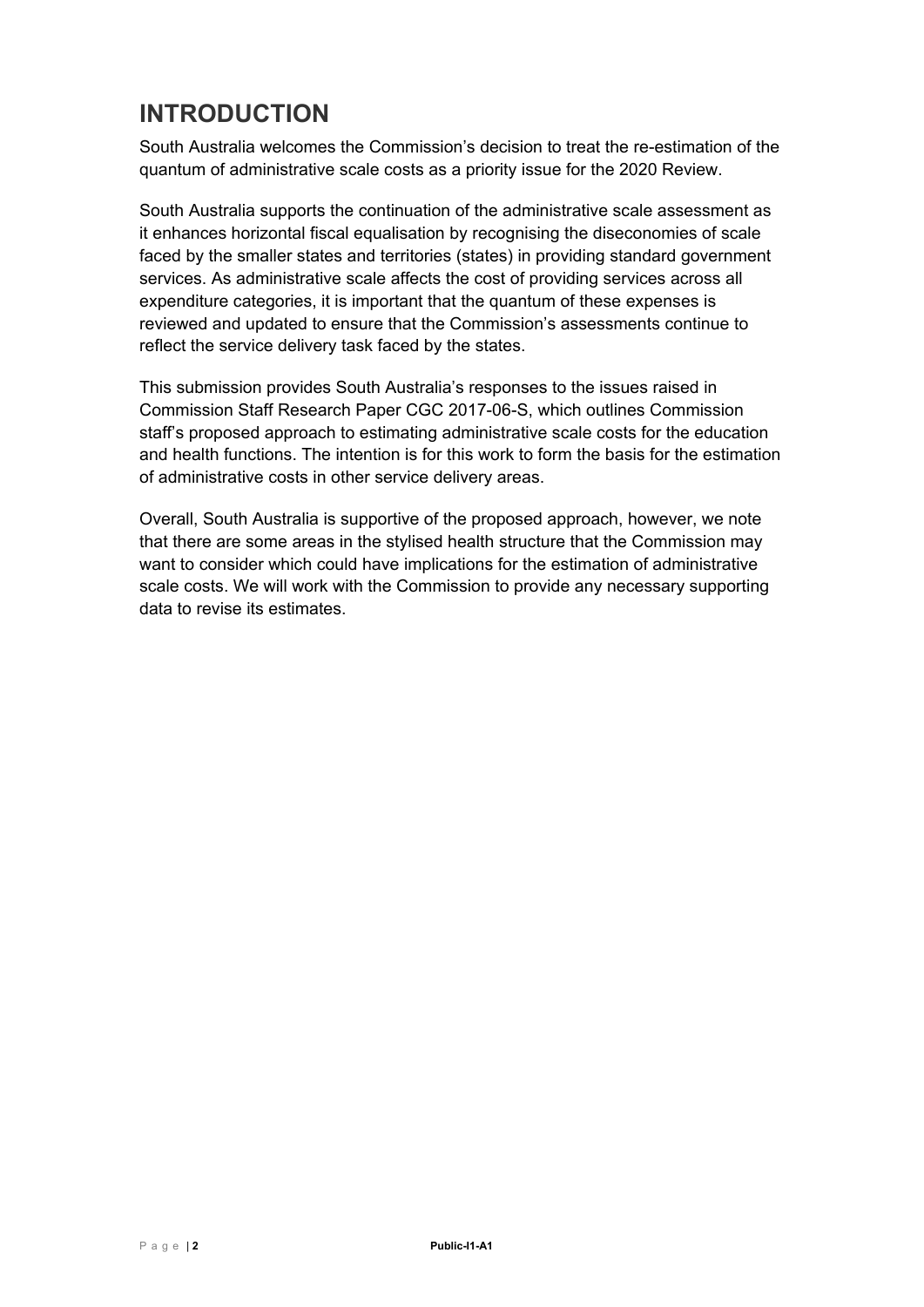### **RE-ESTIMATING ADMINISTRATIVE SCALE COSTS FOR EDUCATION AND HEALTH**

*Commission staff are seeking comments on their attempt at determining:* 

- *the national average machinery of government for the education and health functions, covering departments and main agencies/authorities/boards (number and type);*
- *the typical head office functions; and*
- *the stylised average structure and minimum staff required.*

*Commission staff are also seeking an indication of whether states are able to provide state education and health department head office data on:* 

- *staffing numbers by classification and function;*
- *salaries by classification; and*
- *expenses split between salary and non-salary costs.*

The Commission has long recognised the need for an administrative scale assessment that captures the costs of providing the minimum level of administration required for a state government to function.

Under the Commission's assessment, each state is assessed as having the same administrative scale requirement regardless of population, with the exception of ACT (which faces lower costs as it does not need to provide the average level of service in some areas) and the Northern Territory (which faces higher costs as it operates a dual service delivery model to cater for the additional needs of its relatively large Indigenous population). The result of this assessment is that states with smaller populations are assessed to have a greater per capita cost and therefore a disability factor above 1.00.

The Commission's estimates of administrative scale costs are based on information provided in the 1999 and 2004 Reviews. As a result, the re-estimation of administrative scale costs is welcome.

Commission staff propose to re-estimate administrative scale costs through a "bottom up" approach, under which relevant costs for each function are estimated with reference to a stylised average minimum administrative structure. The validity of the estimated costs would then be tested through a "top down" approach, whereby the estimated costs are compared to information on the head offices and state-wide services in the smallest states.

#### *Re-estimating administrative scale costs for education*

South Australia supports the proposed approach to estimating administrative costs for education. While South Australia would generally be able to provide the required data, we note that it may be difficult to separate early childhood costs and functions from those relating to schools.

#### *Re-estimating administrative scale costs for health*

Commission staff propose an average minimum agency structure that includes three divisions, namely: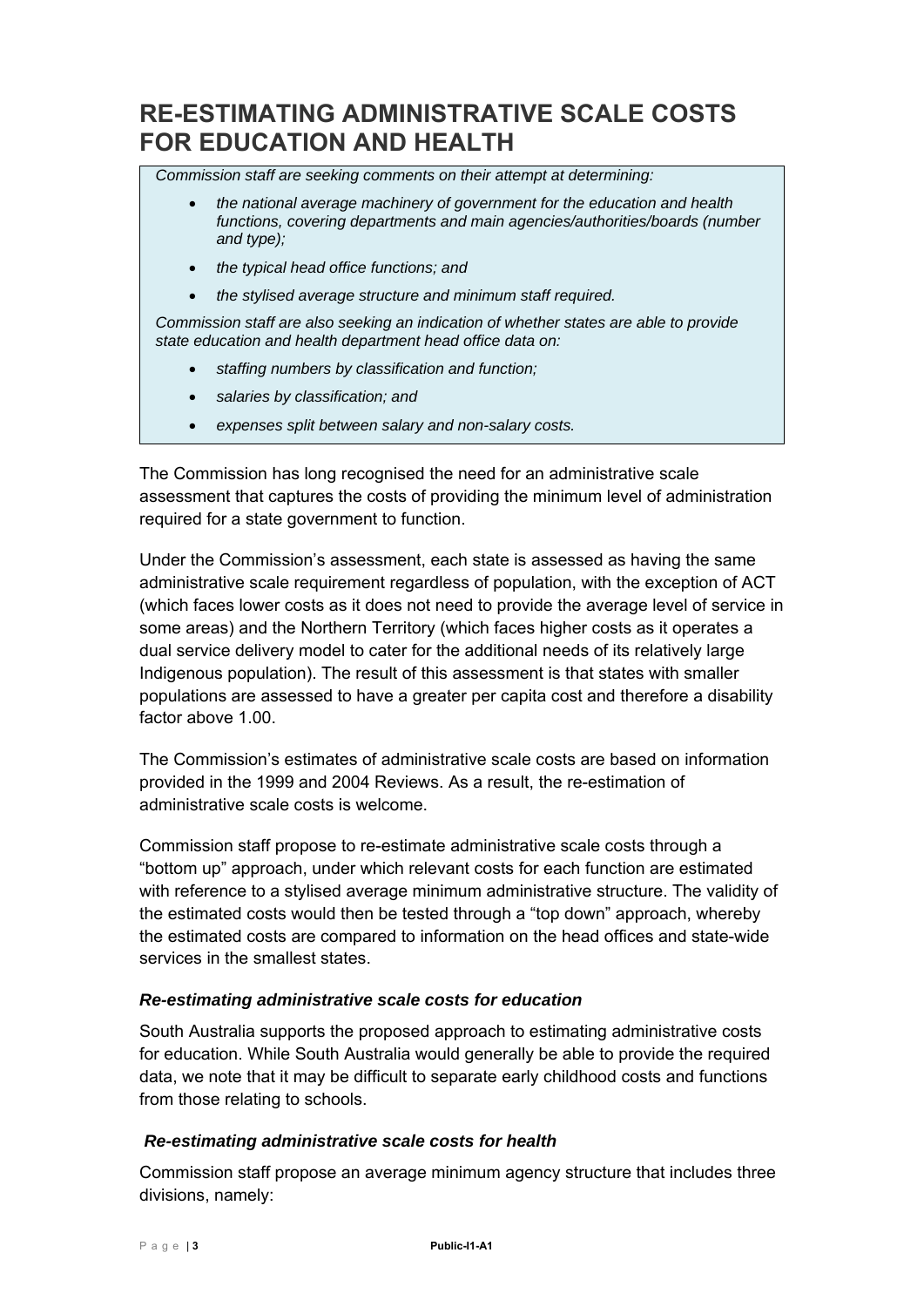- Public Health;
- Strategy and Planning; and
- Corporate Services/Health Procurement.

Based on this structure, Commission staff estimate a minimum staffing level of 170, comprising:

- 1 Secretary/CEO plus 2 staff;
- 3 Division Heads plus 3 personal assistants;
- 17 Branch Heads plus 8 personal assistants; and
- 34 Managers plus 3 staff for each Manager.

South Australia recognises the challenge posed by the diversity of state head office structures in attempting to design a stylised structure upon which to base the calculation of administrative scale costs. Notwithstanding this, South Australia notes that, of the 17 Branch Heads in the stylised structure, there does not appear to be a commissioning function. While some states, such as South Australia, provide the commissioning function outside the head agency, we note that other states provide this function within the agency. As such, there may be merit in investigating the extent to which including the commissioning function in the stylised agency structure would produce an estimate of administrative scale costs that is better aligned with what states do on average.

South Australia also notes that the stylised structure does not appear to reflect sufficient staffing levels at the Branch Head level. The stylised structure estimates an average of one personal assistant to two Branch Heads, however, South Australia's experience is that each Branch Head would have one personal assistant allocated to them. This may be due to the larger number of more diverse portfolio areas that are managed by Branch Heads in South Australia than perhaps in a larger jurisdiction.

South Australia broadly agrees with Commission staff that health practitioner registration and complaint management functions are mostly undertaken by organisations that have little impact on state budgets, such as the Australian Health Practitioner Regulation Agency (AHPRA). However, we note that in South Australia complaints about a health practitioner that is not registered by AHPRA (e.g. social workers and paramedics) are dealt with by the Health and Community Services Complaints Commissioner, which is funded by the South Australian Government. The Commission may wish to consider including the relevant staff in the stylised structure.

South Australia should be able to provide the health department information referred to in the staff paper.

#### *Next steps*

While there are issues to be considered regarding the construction of the average minimum administrative structure for health, South Australia supports the overall approach proposed by Commission staff and considers that the work being done in relation to education and health is a suitable starting point for re-estimating administrative scale costs across all expenditure categories. We note that as part of this work, the list of main state agencies by category (as shown in Table 2 of the staff